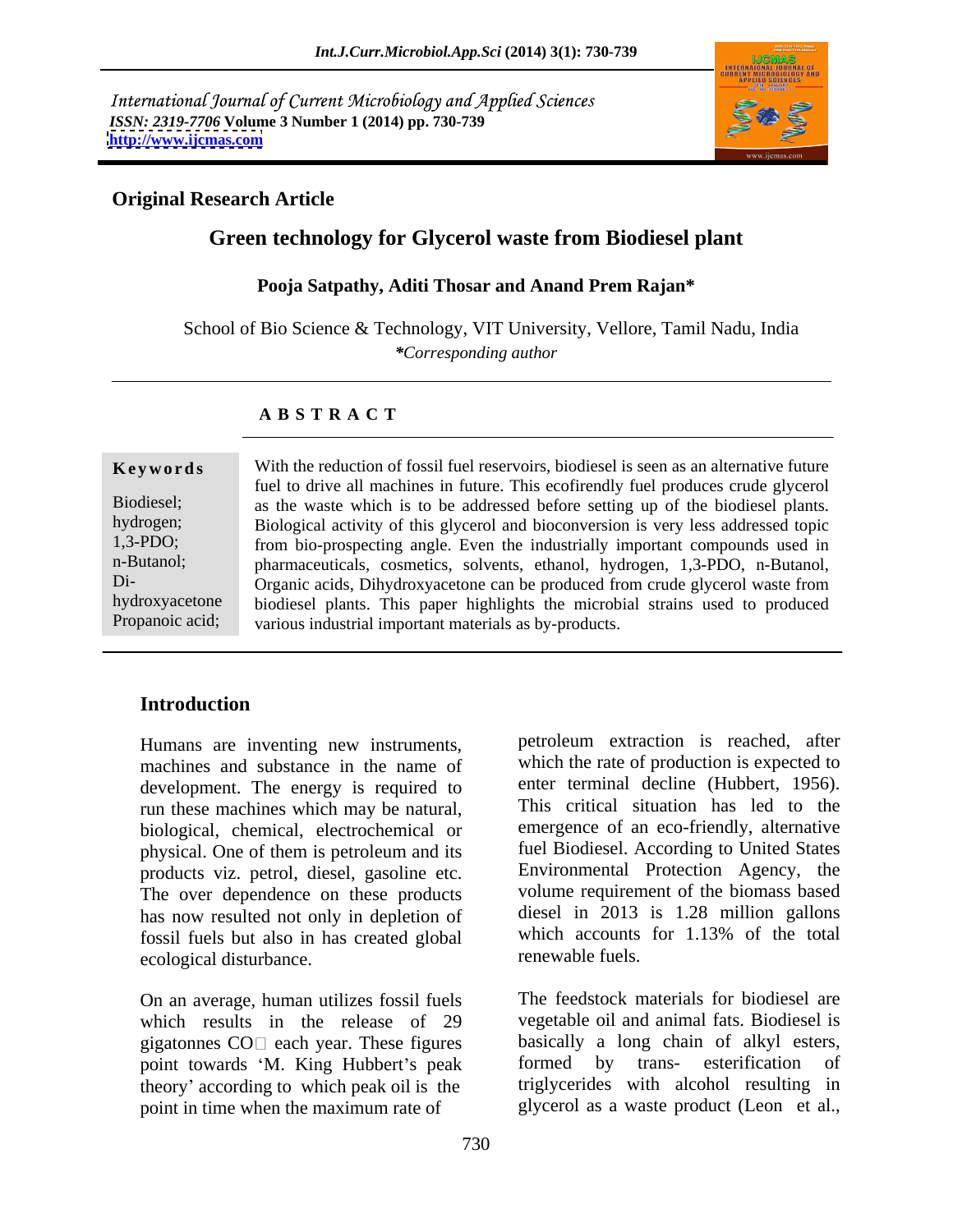2004). The estimated market of biodiesel fill these future lacunae. It highlights by 2016 is expected to reach 37 billion by production of valuable products using gallons with an annual growth of 42% microbes. indirectly producing 4 billion gallons of crude glycerol (United States Environment Protection Agency - Renewable fuel dramatically increasing the amount of

plants are not so easy to convert into

The process of purifying crude glycerol is Viscosity of glycerol decreases with expensive and cumbersome. Increasing increase in temperature and with addition biodiesel production has also increased the production of crude glycerol; as a result a electrolytes. Glycerol is miscible in water considerable fraction is disposed off as & ethanol but immiscible in hydrocarbons. waste. This has caused a negative effect on The boiling point of glycerol is found to the cost of biodiesel. To counteract this be 290°C at atmospheric pressure which effect and reduce the cost of biodiesel we indicates the presence of strong intra need efficient methods to convert the molecular attractive forces between the crude glycerol into useful products. functional group of molecule as well as<br>Converting the surplus crude glycerol into with neighboring glycerol molecules valuable products is a promising approach towards decreasing the cost of biodiesel and also using the products formed from Glycerol formation from biodiesel crude glycerol in a meaningful way.

The review of literature has shown that Glycerol is formed as a by-product of the only few literatures available on production of biodiesel by bioconversion of glycerol into industrially useful products. In order to meet tomorrow's inevitable energy demand for environment friendly technology and green technology this paper is drafted to

microbes.

## **Glycerol**

standards; 2013).This would result in Glycerol as it is commonly called glycerin increased establishment of biodiesel plant, is widely used product in different forms crude glycerol in market. purposes. It is trihydric alcohol and The massive waste material in form of as propane-1,2,3- triol according to crude glycerol produced by biodiesel IUPAC. The commercial names are useful product by physical or chemical alcohol. It is an oily liquid, viscous, means. The world is expected reach face odorless, colorless and has a syrupy sweet pollution and environmental problems due taste (Table no. 1) . A glycerol molecule to the huge glycerol waste, which will be has three hydrophilic hydroxyl groups reflected in the market as increase in cost responsible for its solubility in water and of production of biodiesel. hygroscopic nature (Koichi et al, 2012). in industries, laboratories and for daily simplest of all alcohols and is also called trihydroxypropane, glyceritol or glycidic

> of water but increases with addition of functional group of molecule as well as with neighboring glycerol molecules (Koichi *et al.,* 2012).

## **Glycerol formation from biodiesel production**

production of biodiesel by transesterification. The triglycerides are treated with an alcohol such as ethanol with catalytic base to give ethyl esters of fatty acids and glycerol(Fig.1).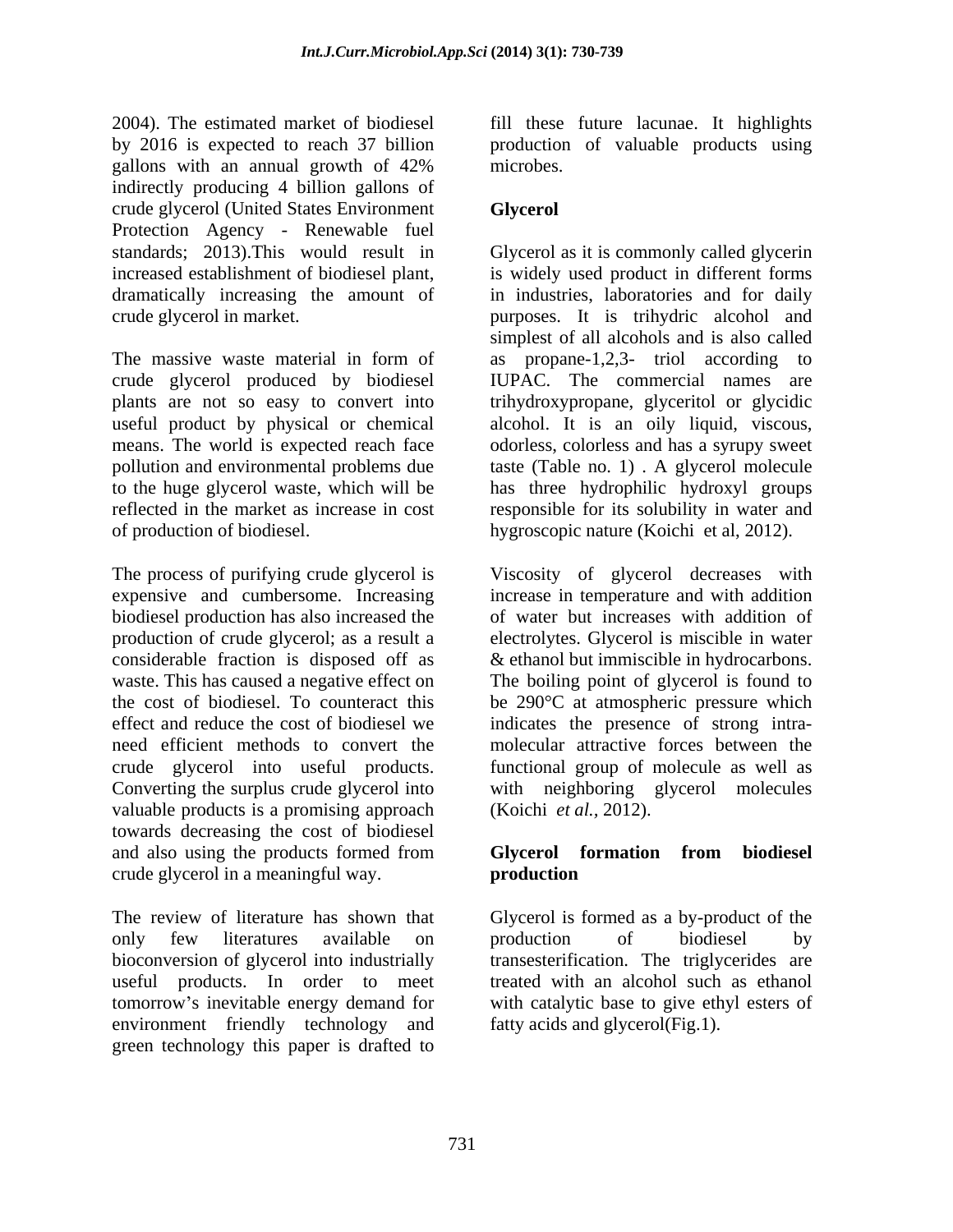| <b>VALUES</b>                                                       |
|---------------------------------------------------------------------|
| Chemical formula $\vert$ CH <sub>2</sub> OH–CHOH–CH <sub>2</sub> OH |
| 92.09                                                               |
| Colorless and liquid                                                |
| 1.26050/4                                                           |
| $17.9 \text{ }^{\circ}C$                                            |
| $\mid$ 290 °C                                                       |
| Solubility in 100 parts                                             |
| Infinity                                                            |
| Infinity                                                            |
| Insoluble                                                           |
|                                                                     |

**Table.1** shows the physical and chemical properties of glycerol (Muhammad et al, 2012)

**Fig.1** Shows the formation of the crude Glycerol during the formation of the biodiesel (Monoalkyl Ester)



Triglyceride + Methanol  $\longrightarrow$  Monoalkyl Ester + Crude Glycerol

**Fig.2** The figure shows the process of biodiesel production from vegetable oil and animal fat (Leon et al, 2004)

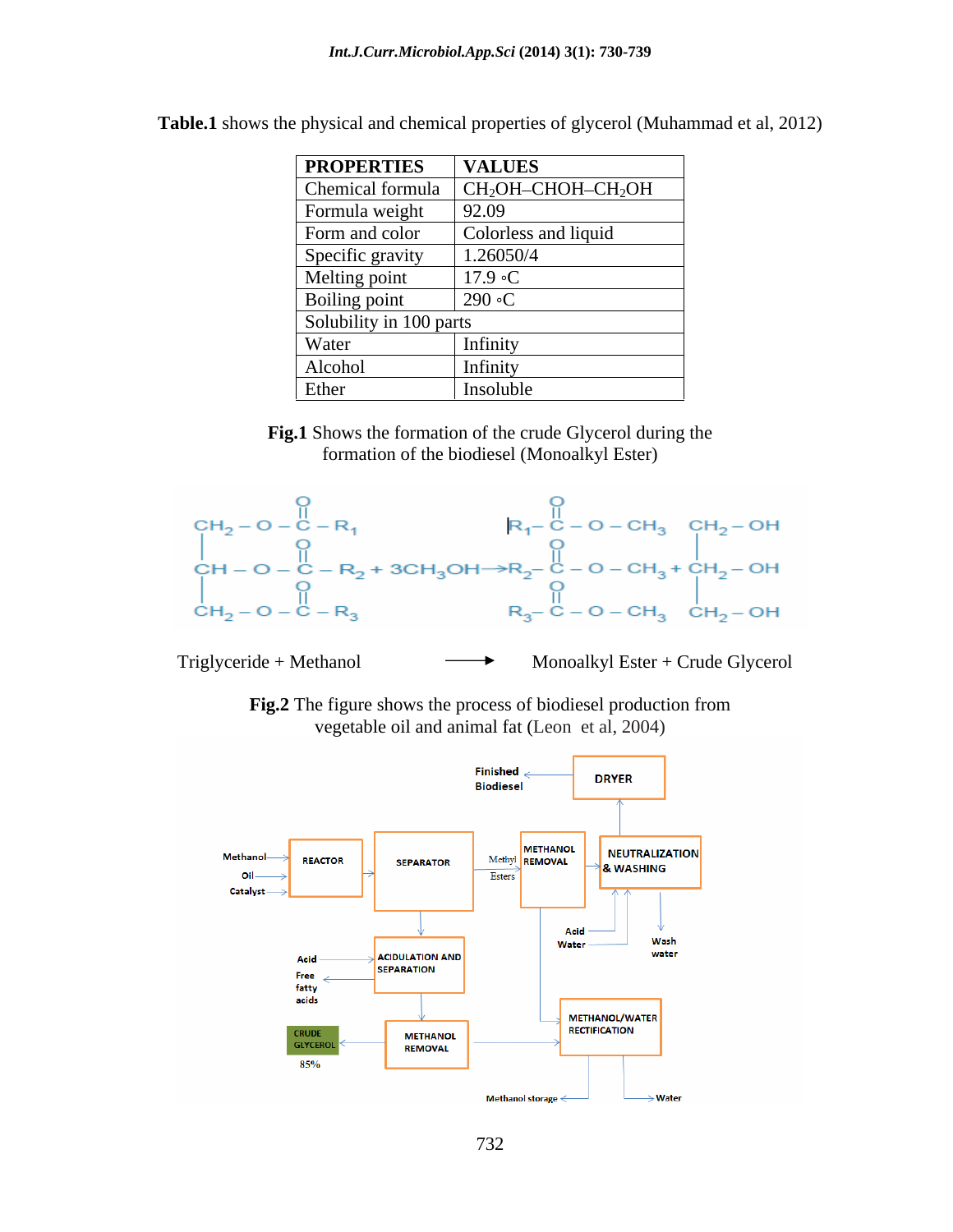The initial reaction occurs between C. freundi whereas it was 68% by methanol and vegetable oil in the presence of catalyst like potassium hydroxide. The reaction is carried out in reactor which is *Klebsiella oxytoca* converts biodiesel attached to a separator. The separator derived crude glycerol into 1,3-PDO under separates the products into methyl esters batch and fed-batch fermentation and free fatty acids and acids. The excess conditions. In batch fermentation with an methanol is removed from the methyl initial concentration of 120g/L glycerol, esters and free fatty acids. This methanol ethanol was obtained as 47% (w/w) yield. is reused for reaction. The neutralization In fed-batch fermentation with an initial and washing of the methyl esters is done concentration of 126g/L of glycerol, 1,3 by acids and water, which is further dried PDO is formed along with ethanol which in a dryer to get finished biodiesel. The methanol rectification of the waste yields crude glycerol which is used for industrial purposes (Fig. 2).

The crude glycerol produced henceforth is environmentally unfriendly in large paints. Also it can be used as alternative amounts, as well as posses threat for the transportation fuel. It also acts as future generation. This crude glycerol can be converted into the industrially useful byproducts by green technology using environment friendly bacteria as shown in It is an important compound in Fig. 3. between pharmaceutical industry, polymer

# **Industrially useful products and the**

# **1, 3- Propanediol**  $\text{[CH}_2(\text{CH}_2\text{OH})_2$

It is an three carbon diol  $\text{[CH}_2\text{CH}_2\text{OH})_2$ ] polytrimethylene terephthalate (PTT). It is used to produce composites, adhesives, glycerol concentration (Swati et al, 2013).<br>laminates, coatings, moldings, aliphatic polyesters, copolyesters. Wood paints, and the contract of the contract of the contract of the contract of the contract of the contract of the contract of the contract of the contract of the contract of the contract of the  $\mathsf{P}_{\text{antifreeze}}$  and solvent are also prepared  $\mathsf{H} \mathsf{H} \mathsf{H}$ 

Bacteria *Citrobacter freundii* (DSM15979)<br>and *Pantosa agglomerans* (DSM30077) **HH** and *Pantoea agglomerans (DSM30077)* are reported to convert crude glycerol into

**Industrial production of biodiesel** 1,3-Propanediol (1,3-PDO). The 1,3-Propanediol (1,3-PDO). The conversion yield was found to be 43% by *C. freundii* whereas it was 68% by *P. agglomerans* (Silvia et al,2012).

> batch and fed-batch fermentation ethanol was obtained as 47% (w/w) yield. was 20% w/w (Maria et al, 2012).

# **N-Butanol [C4H9OH]**

The n-butanol acts as an excellent solvent for antibiotics, vitamins, hormones and feedstock material for formation of various polymers (Swati et al., 2013).

**organisms used**  melamine formaldehyde resins and It is an important compound in pharmaceutical industry, polymer production, pyroxylin plastics, weedicide esters, urea formaldehyde resins, printing industry.

which is used in building block in the glycerol into n-butanol by anaerobic production of polymers such as fermentation. The bacteria yielded *Clostridium pasteurianum* when immobilized on Amberlite, converts crude fermentation. The bacteria yielded maximum n-butanol at 25g/L of initial glycerol concentration (Swati et al, 2013).

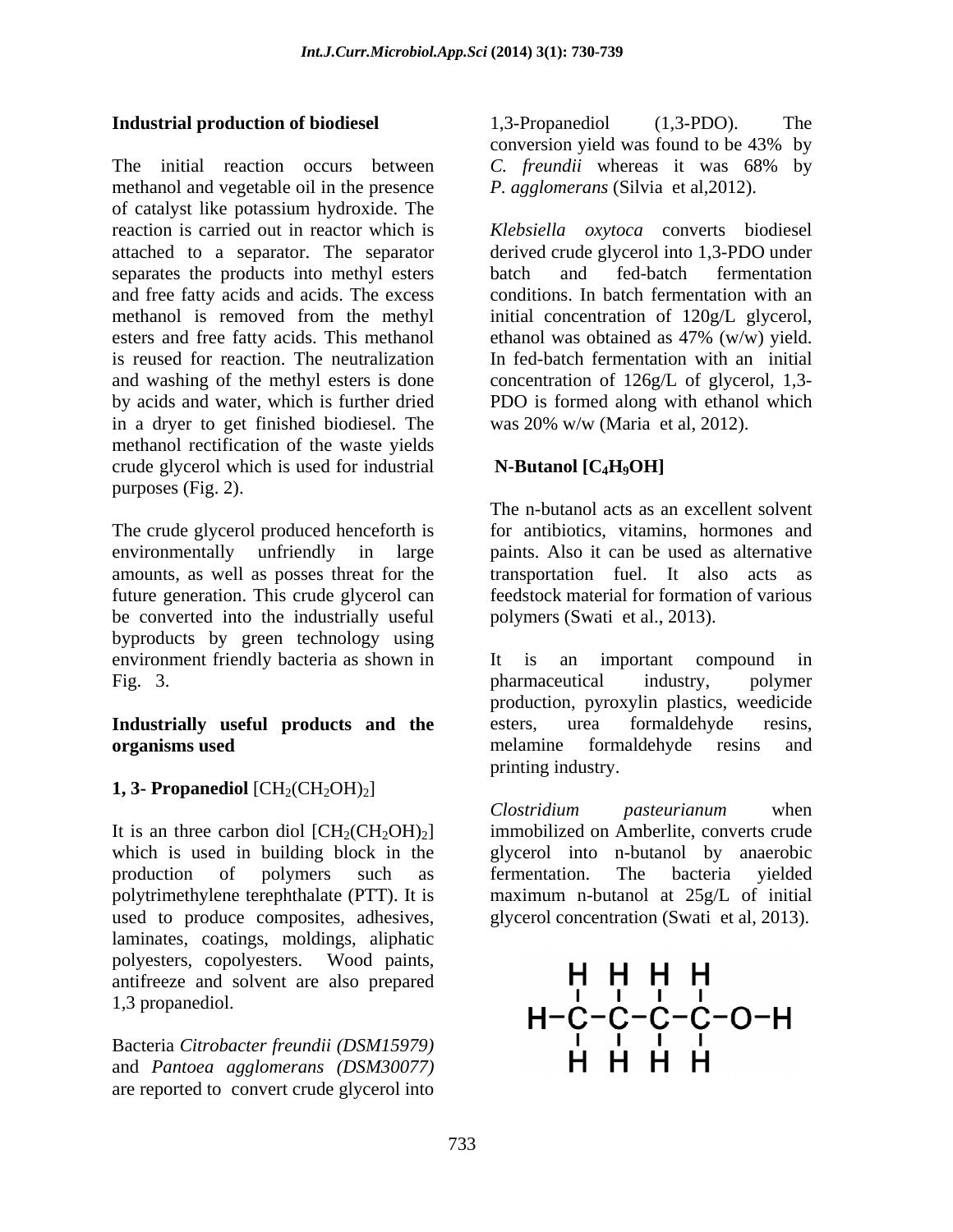Hydrogen is seen as an ideal renewable impurities like soap, NaCl and methanol. fuel for future as it is an eco-friendly fuel The hydrogen production may drop due to and does not produce green house gases. impurities from 95.31% to 21.56% Hydrogen, the only fuel to produce water as a byproduct and has highest energy content amongst other gaseous fuel. It can be given to internal combustion engines.

Hydrogen is also used in consumption known as Bioethanol. It is the highest process in petroleum and chemical industries, like upgrading of fossil fuel and fermentation. Along with biodiesel, ammonia production. It is used as bioethanol is also considered as a future reducing agent of metallic ores during extraction. It is used as coolant in turbo thermometers, as a solvent, and as a fuel. generators. Dangling bonds of amorphous silicon and carbon are stabilized by like ethyl halides, ethyl esters, diethyl hydrogen in semiconductor industry. **ether**, acetic acid, ethyl amines, and

Bacterial strains are found to convert crude glycerol into Hydrogen under *Pachysolen tannophilus (CBS4044)* various fermentation conditions. produces ethanol by submerged batch *Rhodopseudomonas palustris* carries out fermentation from crude glycerol. The photo fermentation to convert crude glycerol into hydrogen. It produces 6.1 was found to be 5%v/v which contradicted mol  $H\Box$  per mol of glycerol at 20mM with the 56% of theoretical yield concentration (Dipankar et al, 2012) which is 75% of theoretical value (Guillaume et al, 2009). Theoretical Klebsiella pneumoniae (GEM167)

fermentation forms hydrogen. At this condition, it uses 36.7% glycerol to give 12.5% hydrogen in gas phase (Rahul et al, dehydrogenase (ADH) in mutant 2012). *Klebsiella pneumoniae* TR17 forms 20g/L of Hydrogen for initial glycerol concentration under thermo tolerant fermentation. *Clostridium*and *Klebsiella* species also contribute in hydrogen formation by batch and continuous The Dihydroxyacetone (DHA) is an oral fermentation (Yung et al, 2013). drug for childrens with glycogen storage *Enterobacter aerogens (NRRLB-407)* by disease and patients suffering from

**Hydrogen [H<sub>2</sub>]** hydrogen. It is well documented that the production of hydrogen was affected by impurities from 95.31% to 21.56% (Saurabh et al, 2013).

# Ethanol [CH<sub>3</sub>CH<sub>2</sub>OH]

Ethanol is in great demand as biofuel produced alcohol in large scale fermentation. Along with biodiesel, fuel. It is used as alcoholic beverages, in It is used as feedstock for base chemicals butadiene. It is also a wonderful antiseptic

*Pachysolen tannophilus (CBS4044)*  efficiency of the bacteria to use glycerol with the 56% of theoretical yield suggested (Xiaoying et al,2012).

maximum conversion efficiency of 90% was reported by Robert et al., (2013). fermentation conditions equivalent to *Clostridium* species under batch 0.93g/L/h. Over expression of *s*pdc and *Klebsiella pneumoniae (GEM167)* produces ethanol in batch and fed-batch 21.5g/L with a production rate of adhII genes encoding Pyruvate dehydrogenase (PDH) and Aldehyde dehydrogenase (ADH) in mutant *Zymomonas mobile* (Baek et al, 2011) have shown the production upto 25g/L.

# **Dihydroxyacetone [C3H6O3]**

response surface methodology forms vitiligo. Its ability to bind with SO2 makes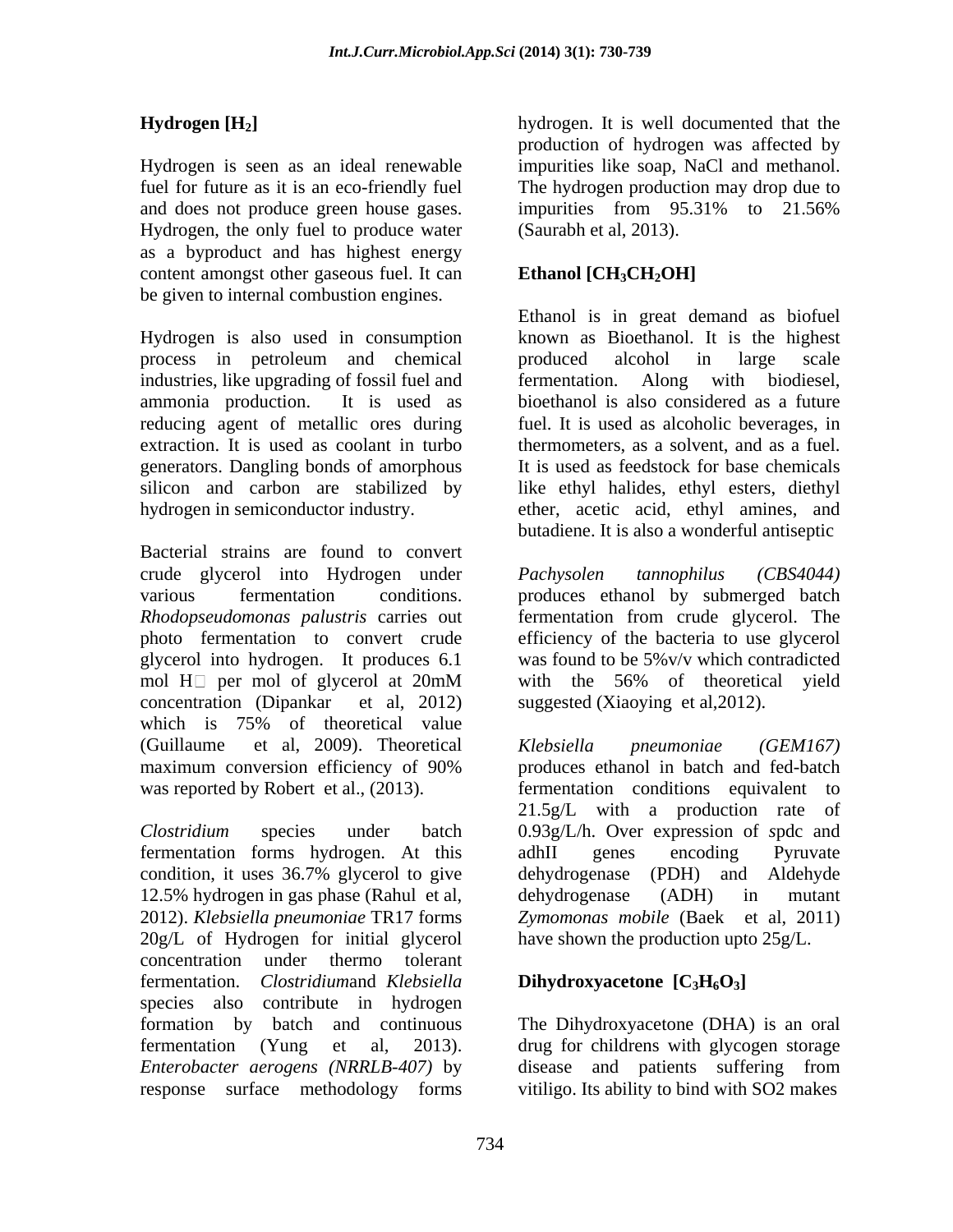**Fig.3** Depicts the probable discovered industrially useful byproducts from Crude glycerol.



helps it to regulate wine production acetate-propionate, vinyl propionate are cosmetic industry to produce sun tanning product as it used in cosmetic industry

Biodiesel derived crude glycerol can DHA in 48 hrs where as in fed-batch Avastin<sup>®</sup>. Lucentis<sup>®</sup>. and Advate<sup>®</sup> 2.6g/L/h with the calculated a yield of 90.8% at 48 hrs (Yu-Peng et al, 2013).

universal preservative for animal and human foods (E280 i.e. INS number 280).

industry as anti microbial agent in wine used to produce thermoplastics. It it is also industry. It is used in X-ray processing and used for the manufacture of pesticides, (Eschenbruch and Dittricha, 1986). pharmaceuticals products (Bertleff et al<br>Dihydroxyacetone is a value added 2005) solvents, artificial flavoring and pharmaceuticals products (Bertleff et al 2005)

especially for producing suntans. Trehalose is a reducing sugar having converted into DHA using *Gluconobacter* to preserve a wide spectrum of biological *frateurii* (CGMCC5397). In shake-flask molecules. It is used as stabilizer in method this bacteria produces  $73.1g/L$  therapeutic products like Herceptin®, fermentation 125.8 g/L of crude glycerol (Ohtake and Wang, 2011). It is used in was converted to DHA at the rate of several food and cosmetic products. It is Heps it to regulate wine production<br>
industry as anti microbial agent in wine<br>
industry. It is used in X-ray processing and used for the manufacture of pesticides,<br>
censentic industry to produce sun tanning solvents, artif nutraceutical value. Trehalose, is disaccharide of glucose which has ability Avastin®, Lucentis®, and Advate® used as cryopreservative

**Propanoic acid and Trehalose** by *Propionibacterium freudenreichii* Propanoic acid [CH<sub>3</sub>CH<sub>2</sub>COOH] is a propanoic acid, lactic acid and trehalose Waste glycerol from biodiesel pant is used by *Propionibacterium freudenreichii* subspecies *shermanii* is and produces (Rohit et al, 2012).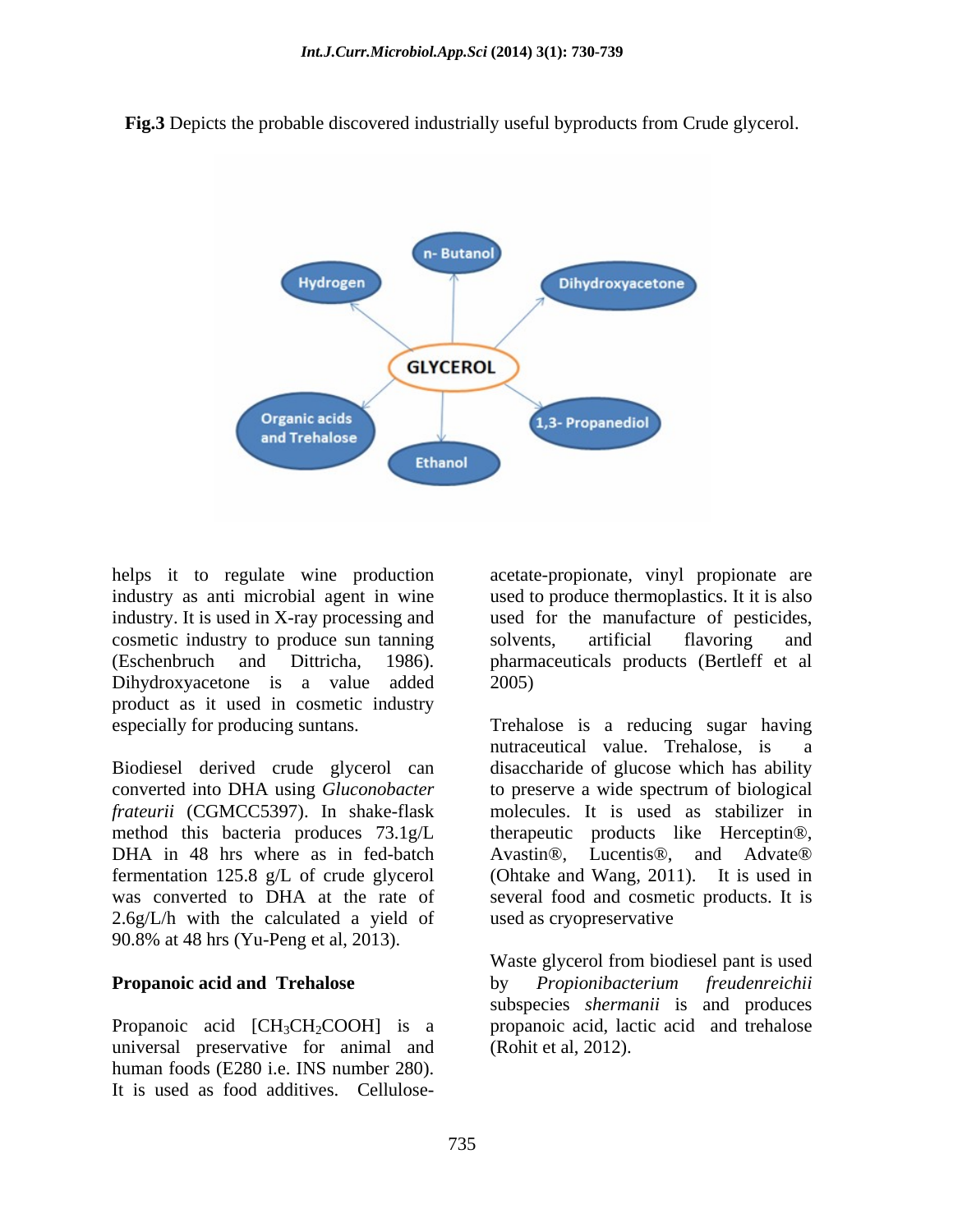# **Table.2** Depicts the microorganisms which are capable of converting waste glycerol into array of value added products and the fermentation technology employed

| <b>S.</b> | <b>BACTERL</b>                                                        | $\bf ATE$           | <b>SUBSTR   SOLID SUBSTRATE</b><br><b>FERMENTATION</b>        | <b>PRODUCT</b>                                               | <b>EFFICIENCY</b>                                                                                                                                                     | <b>REFREN</b><br><b>CES</b>                   |
|-----------|-----------------------------------------------------------------------|---------------------|---------------------------------------------------------------|--------------------------------------------------------------|-----------------------------------------------------------------------------------------------------------------------------------------------------------------------|-----------------------------------------------|
|           | Citrobacter<br>freundii<br>(DSM15979)                                 | Crude<br>glycerol   | . shake flask batch<br>. packed bed reactor<br>(continuous)   | $1,3-$<br>propanediol                                        | At 20g/l of initial glycerol<br>concentration, C. freundii<br>produces 1,3-PDO with 43%<br>conversion yield.                                                          | Silvia et<br>al<br>(2012)                     |
|           | Pantoea<br>aglomeranse<br>(DSM30077)                                  | Crude<br>glycerol   | -shaken flask batch<br>-packed bed reactor<br>(continuous)    | $1,3-$<br>propanediol                                        | At 20g/l of initial glycerol<br>concentration,<br>Pantoeaaglomeranse produces<br>1,3-PDO with 68% conversion<br>yield.                                                | Silvia et<br>al<br>(2012)                     |
|           | Clostridium<br>pasteurianum                                           | Crude<br>glycerol   | Anaerobic<br>fermentation<br>Immobilization and<br>amberlite  | n-Butanol                                                    | 25g/l initial glycerol<br>concentration. Maximum n-<br>butanol whereas at 150g/l it<br>shows inhibitory effect.                                                       | Swati et<br>al<br>(2011)                      |
|           | Rhodopseudomona<br>spalustris                                         | Crude<br>glycerol   | Photofermentation                                             | Hydrogen                                                     | 6.1 mol $H_2$ /mol crude glycerol at<br>20mM concentration.                                                                                                           | Dipankar<br>et al<br>(2011)                   |
|           | Clostridium                                                           | Crude<br>glycerol   | <b>Batch fermentation</b>                                     | Hydrogen                                                     | At pH 6.5 and $40^{\circ}$ C uses<br>organism converted 36.7%<br>glycerol and produced 12.5% H <sub>2</sub><br>in gas phase= $0.7 \text{ mol/H}$ /mol of<br>glycerol. | Rahul et<br>al<br>(2012)                      |
|           | Klebsiella<br>pneumoniae TR17                                         | Crude<br>glycerol   | Thermotolerant<br>fermentation                                | Maximum<br>Hydrogen; 1,3<br>PDO; 2,3<br>Butandiol<br>ethanol | At 40°C and pH 8 uses 20g/l<br>crude glycerol= $27.7$ mmol $H_2/L$ .                                                                                                  | Teera et<br>al<br>(2012)                      |
|           | Clostridium<br>butyricum<br>Clostridium<br>pasteurianum<br>Klebsiella | Crude<br>glycerol   | <b>Batch and Continuous</b><br>fermentation                   | Hydrogen                                                     |                                                                                                                                                                       | Yung-<br>chunglo<br>et al<br>(2013)           |
|           | Enterobacteraerog<br>enes (NRRLB-407)                                 | Crude               | Response surface<br>glycerol   methodology                    | Hydrogen                                                     | Impurities like soap, NaCl,<br>methanol reduce $H\Box$ production<br>by 21.56 - 95.31%.                                                                               | Saurabhjy<br>oti<br>Sharma<br>et al<br>(2013) |
|           | Rhodopseudomona<br>spalustris                                         | Crude<br>glycerol   | Photofermentation                                             | Hydrogen                                                     | 6 moles $H \square$ /mole of glycerol<br>which is 75% of theoretical value.                                                                                           | Guillaum<br>e et al<br>(2009)                 |
|           | Pachysolentannoph<br>ilus (CBS4044)                                   | Crude               | Submerged batch<br>glycerol fermentation                      | Ethanol                                                      | $17.5g/1$ on $5\%$ (v/v) crude glycerol<br>corresponding to 56% of<br>theoretical yield.                                                                              | Xiaoying<br>et al<br>(2011)                   |
|           | Rhodopseudomona<br>spalustris                                         | Crude<br>glycerol   | Photofermentation                                             | Hydrogen                                                     | Gives 97 mol% $H\Box$ at a<br>conversion efficiency nearing<br>90% of the 7 mol $H\Box$ theoretical<br>maximum.                                                       | Robert et<br>al<br>(2012)                     |
|           | Klebsiellaoxytoca<br>(FMCC-197)                                       | derived<br>glycerol | Biodiesel   Batch and fed batch<br>bioreactor<br>fermentation | $1,3-POO$<br>$2,3-BDO$<br>Ethanol                            | -At 120 g/l glycerol, yields 47%<br>(w/w)<br>- at 150-170 $g/l = 1,3$ -PDO<br>decreases (batch fermentation)                                                          | Maria et<br>al<br>(2012)                      |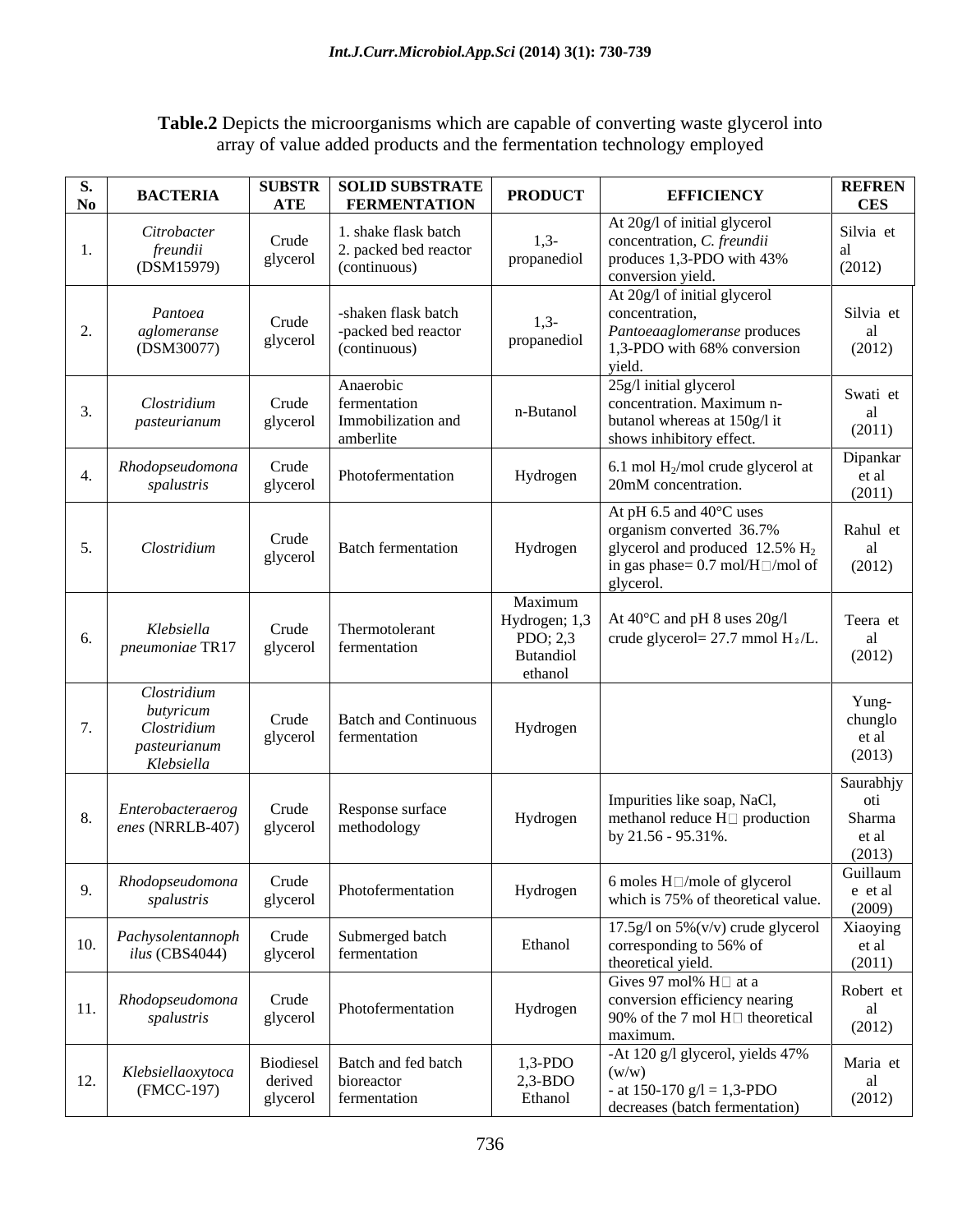|     |                                                                |                                                                                |                                                             |                            | -126 g/l glycerol- 50.1 g/l of 1,3-<br>PDO also 25.2 g/l ethanol (20%<br>$w/w$ ).                                                                                                                             |                                 |
|-----|----------------------------------------------------------------|--------------------------------------------------------------------------------|-------------------------------------------------------------|----------------------------|---------------------------------------------------------------------------------------------------------------------------------------------------------------------------------------------------------------|---------------------------------|
| 13. | Gluconobacterfrate<br>urii (CGMCC5397)                         | Crude<br>glycerol                                                              | -Shake flask<br>fermentation<br>- Fed batch<br>fermentation | Dihydroxyace<br>tone       | 73.1 g/l DHA in 48 hrs (shake-<br>flask)<br>At concentration 125.8 g/l<br>productivity is 2.69/l/h and yield<br>is 90.5% at 48 hrs                                                                            | Y.P. Liu<br>et al<br>(2013)     |
| 14. | Klebsiella<br>pneumonia<br>(GEM167)                            | Crude<br>glycerol                                                              | <b>Batch fermentation</b><br>Fed batch fermentation         | Ethanol                    | Maximum= $21.5$ g/l with<br>productivity of $0.93$ g/l/h<br>production increases to $25$ g/l<br>when a mutant strain of the<br>bacteria is used.                                                              | B.R. Oh<br>et al<br>(2011)      |
| 15. | Propionibacterium<br>freudenreichii<br>subspecies<br>shermanii | Crude<br>glycerol                                                              | <b>Batch fermentation</b>                                   | Organic acids<br>trehalose | Mutant strain= 391 mg/g of<br>biomass, 90 mg/g of substrate<br>$\cos\theta = 3-4$ times higher than<br>present strain. Also $0.42$ g/g<br>substrate consumed (P.A) and 0.3<br>$g/g$ substrate consumed (L.A). | R. Ruhal,<br>Choudhur<br>(2012) |
| 16. | Citrobacter<br>freundii                                        | Solvent<br>assisted<br>crude<br>pretreated<br>glycerol<br>biodiesel<br>desired | Anaerobic<br>fermentation                                   | $1,3-PDO$                  |                                                                                                                                                                                                               | Pinki et<br>(2012)              |

Green Technology making the specific abiotic conditions. environment safer and free of green house gases. The residual glycerol derived from this biodiesel production can be good source of other economically valuable refinery processes favoring environmental products. This conversion can be useful to reduce the amount of glycerol which is disposed off as waste. As far as market *Rhodopseudomonas palustris*. strains of concerned, this idea of converting glycerol bacteria can produce hydrogen by photo will reduce the saturation of glycerol, in fermentation; Citrobacter freundii can turn reducing the high cost of biodiesel produce 1,3-PDO and Klebsiella



Waste glycerol produced from biodiesel plants are not waste if treated biologically

Biodiesel, an alternative fuel, is a part of using appropriate microorganism in a specific abiotic conditions.

> It is multipurpose compound which has broad industrial applications using green health and energy efficient.

making it more efficient fuel. *pneumonia* and *Klebsiella oxytoca* can fermentation; *Citrobacter freundii* produce 1,3-PDO and *Klebsiella*  produce ethanol as future fuel.

## **References**

- Argüelles, J.C., 2000. Physiological roles of trehalose in bacteria and yeasts: a comparative analysis. Arch. Microbiol.174. 217-224.
- Baek, R. O.,Jeong, W. S., Sun, Y. H., Won, K. H., Lian, H. L., Min, h. J., Don, H. P. and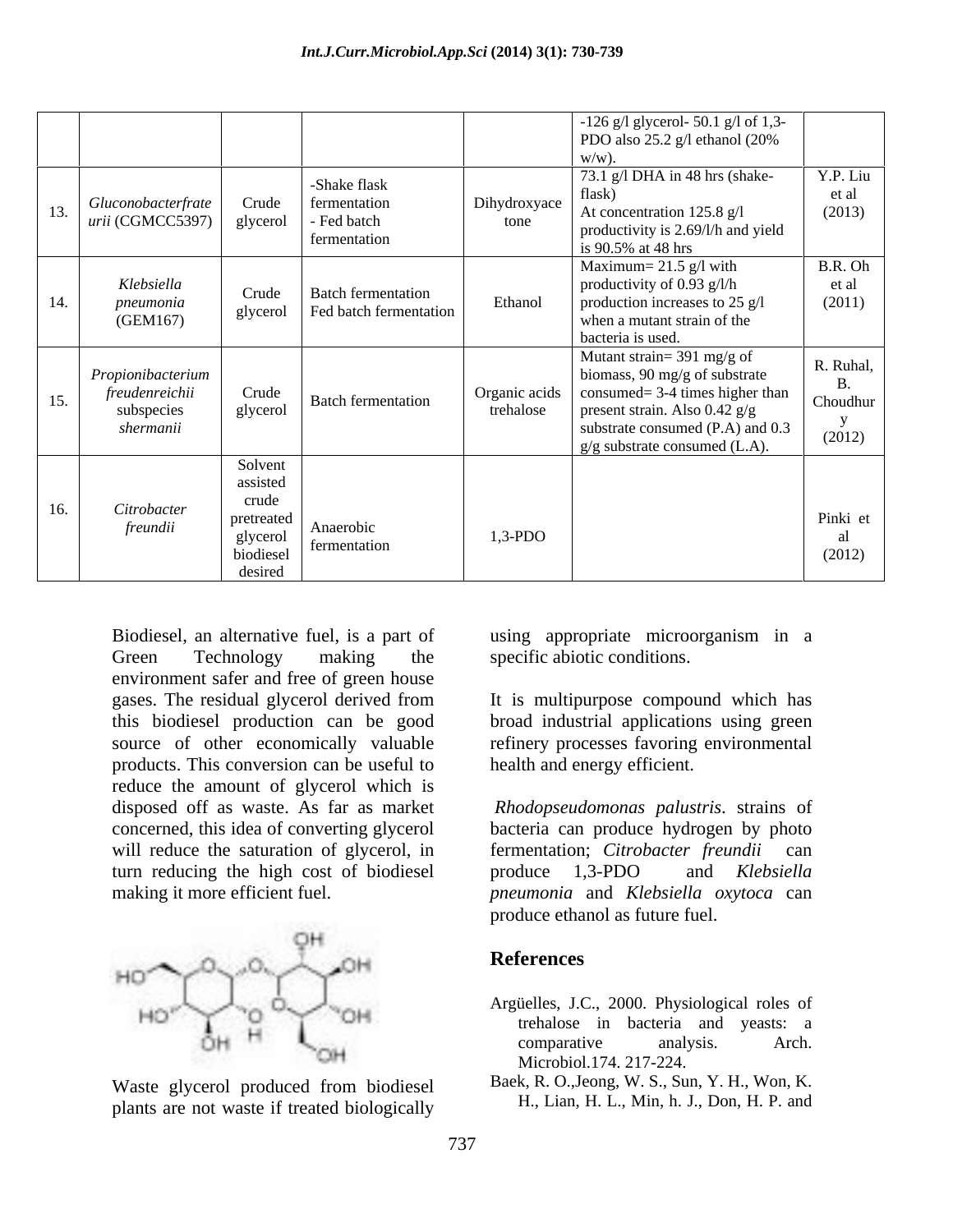Chul, H. K., 2011. Efficient production of Production Practice (1956). American ethanol from crude glycerol by a

- Bertleff W. M. Roeper, X. Sava 2005.
- Biebl, H., 2001. Fermentation of glycerol by IndMicrobiolBiotechnol.27. 18-26.
- 
- Dabrock, B., Bahl, H., Gottschalk, G.,1992.
- Dipankar, G., Alexandre, T. and Patrick, C. of biodiesel derived crude glycerol to
- Elbein, A.D., Pan, Y.T., Pastuszak, I., Carrol,
- Eschenbruch, B.; Dittricha, H. H. 1986. "Stoffbildungen von Essigbakterien in bezug auf ihre Bedeutung für die
- Guillaume, S-P. and Patrick, C. H., 2009. Technology 100. 3513–3517. 1871-6784.
- Heyndrickx, M., Vos, P. D., Vancanneyt, M.,
- 
- Hubbert, M.K., 1956, Nuclear energy and the fossil fuels. Published in Drilling and

Petroleum Institute.

- *Klebsiella pneumonia*mutant Kurian, J.,V., 2005, A new polymer platform strain.Bioresource Technology 102. 3918- for the future – sorona from corn derived 3922. 1,3-propanediol, J. Polym. Environ. 44. 857-862.
- "Carbonylation", *Ullmann's Encyclopedia* Koichi, T., Herbert,F. andNorman,R.M., 2012. *of Industrial Chemistry*, Weinheim: Physical properties of aqueous glycerol Wiley-VCH. Solutions.Journal of Petroleum Science solutions.Journal of Petroleum Science and Engineering 98–99. 50–60.
- *Clostridium pasteurianum*-batch and Leon, G. S., Jon, V. G. and Brian, A., 2004, continuous culture studies. J Biodiesel fuels; Encyclopedia of energy, volume 1. 151-162.
- Brown, D.A., 2001. Skin pigmentation Maria, M., Kleopatra, P., Apostolis, K., An enhancers. J. Photochem. Photobiol. B63. Ping, Z. and Seraphim, P., 2012. 148-161. Production of 1,3-propanediol, 2,3-Parameters affecting solvent production isolated*Klebsiellaoxytoca* strain growing by *Clostridium pasteurianum*. Appl on biodiesel-derived glycerol based Environ Microbiol.58 (4). 1233-9. media. Process Biochemistry 47. 1872- Ping, Z. and Seraphim, P., 2012. Production of 1,3-propanediol, 2,3 butanediol and ethanol by a newly 1882.
	- H., 2012. Near stoichiometric reforming Muhammad, A. and Ahmad, Z.A., 2012. hydrogen by photofermentation. significance of crude glycerol resulting International journal of hydrogen energy 3 7. 2273- 2277. D., 2003. New insights on trehalose Energy Reviews 16. 2671–2686. Critical review on the current scenario and from biodiesel industry towards more sustainable renewable energy industry.Renewable and Sustainable Energy Reviews 16. 2671–2686.
	- molecule: a multifunctional role. Manara, P. and Zabaniotou, A., 2013,Co- Glycobiology.13. 17-27. pyrolysis of biodiesel-derived glycerol with Greek lignite: A laboratory study. Journal of Analytical and Applied Pyrolysis 100. 166-172.
	- Weinqualität" [Metabolism of acetic acid Ohtake S, Wang YJ. Trehalose: current use bacteria in relation to their importance to and future applications 2011. J Pharm Sci. wine quality]. *Zentralblatt für* and future applications 2011. J Pharm Sci. 100 (6) :2020-53
	- *Mikrobiologie* 141 (4): 279 89. Pinki, A. and Rajendra, K.S., 2012. A High yield conversion of a crude glycerol pretreatment of biodiesel derived crude fraction from biodiesel production to glycerol on growth and 1,3-propanediol hydrogen by by production from *Citrobacterfreundii*.New photofermentation.Bioresource Biotechnology \_ Volume 29, Number 2. comparative study of solvent-assisted production from *Citrobacterfreundii.*New 1871-6784.
	- Ley, J. D,1991. The fermentation of 1997. Perry's chemical engineers' glycerol by  $h$ andbook,  $7<sup>th</sup>$  ed. McGraw-Hill. Perry,R.H., Green, D.W., Maloney J.O. H, 1997. Perry's chemical engineers'
- *Clostridium butyricum* LMG 1212t2 and Rahul,M., Matti, K. and Ville, S., 2012. 1213t1 and *C. pasteurianum* LMG 3285. Appl Microbiol Biotechnol. 34.637-42. biodiesel production to hydrogen. Bioconversion of crude glycerol from biodiesel production to hydrogen. International journal of hydrogen energy 37. 12198- 2204.